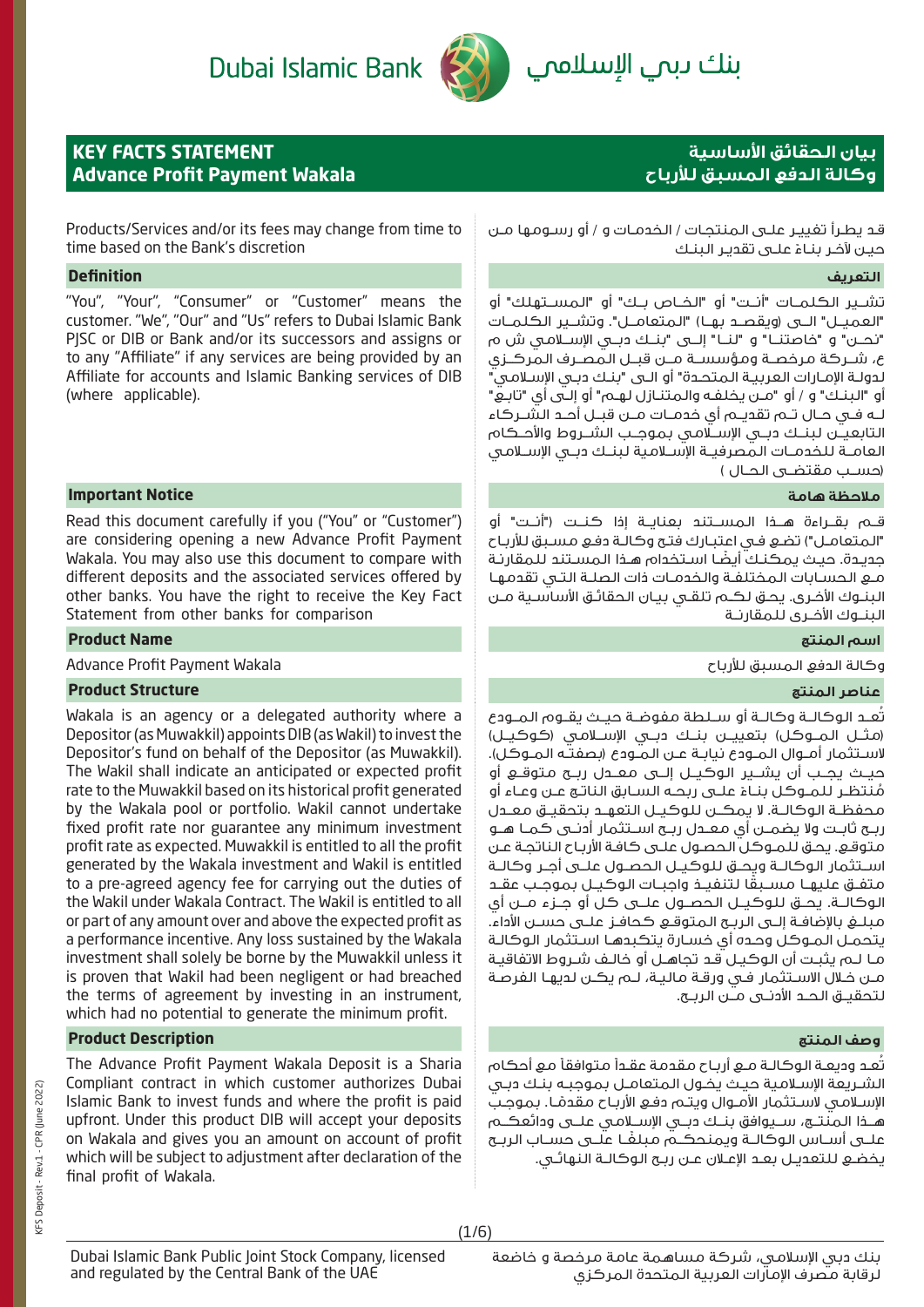

يمكـــن فتـــح الـودائـــع لـلأفــراد (عملـيــة واحـــدة) أو لـعــدة أفــراد )عمليــة مشــتركة(

- حساب جاري أو حساب توفير
	- استمارة طلب وكالة
- بطاقة هوية إماراتية سارية المفعول
	- جواز سفر ساري المفعول
- تأشيرة إقامة سارية المفعول )للمقيمين(

يجــب أن تكــون كافــة المســتندات المقدمــة صالحــة لمــدة ال تقــل عــن 30 يومًــا وقــت تقديــم الـطلــب ً

مبلــغ قــدره 250,000 درهــم لفتــح وكالــة الدفــع المســبق للربــح. حيــث يجــب إيــداع المبلــغ فــي صــورة مبلــغ مقطــوع.

يمكنــك فتــح وكالــة للدفــع المســبق لألربــاح فــي حــال كنــت مـواطنـًـا إمـاراتيـًـا أو تقيــم بشــكـِـل قانونــي أو غيــر مـقيــم فــي ً اإلمــارات العربيــة المتحــدة وفقــا للوائــح وتعليمــات المصــرف المركــزي.

تتوافر هذه الوديعة بالدرهم اإلماراتي فقط

| العملة | درهم إماراتي (AED) فقط: |
|--------|-------------------------|
| المدة  | • 6 اشهر                |
|        | • 12 شهر                |

تُعـد المعـدالت الموضحـة أدنـاه معـدالت ربـح متوقعـة وخاضعـة للتغييـر بنــاءُ علــى أداء اســتثمار الـوكالـة

| الوصف                           | المدة  | معدل الربح<br>السنوى |
|---------------------------------|--------|----------------------|
| وديعة الدفع المسبق              | 6 أشهر | 1.75%                |
| للأرباح (درهم إماراتي)   12 شهر |        | 2.25%                |

يتم دفع ربح الحساب مقدمًا بعد 15 يومًا من حجز الوكالة ً **ا** 

| مبلغ الاستثمار (درهم إماراتي)                                                      | 250,000      |
|------------------------------------------------------------------------------------|--------------|
| المدة (عدد الأيام)                                                                 | 365 (12 شهر) |
| معدل الربح المتوقع (% سنويا)                                                       | 1%           |
| دفع أرباح على الحساب (درهـه <sub>)</sub><br>إماراتي، بعد 15 يومًا مـن حجز الوكالة) | 2,500        |

### **عملية اإليداع Operation Deposit**

Deposits can be opened for an individual (Single operation) or for Multiple individuals (Joint operation)

### **Requirements to open a Deposit الوديعة فتح متطلبات**

- Existing Current or Savings account
- Wakala application form
- Valid Emirates ID
- Valid Passport
- Valid Residence visa (For Expats)

All documents provided must be valid for a period of at least 30 days at the time of application

### **Cooling-off Period المراجعة فترة**

There is no "Cooling-off" period available for this product .المنتج لهذا متوفر غير( المراجعة )فترة خيار

### **متطلبات الرصيد / اإليداع requirement Deposit/Balance**

AED 250,000 is required to open an Advance Profit Payment Wakala. The amount should be deposited in lump sum.

### **األهلية Eligibility**

You may open an Advance Profit Payment Wakala if you are a UAE national or a legal resident/non-resident in the UAE, according to the regulations and instructions of the Central Bank

### **ُ العمالت المتاحة Available Currencies**

This deposit is available in United Arab Emirates Dirhams (AED) only

### **ُ المدة المتاحة Tenures Available**

| Currencv | <b>AED (Dirhams) only:</b> |
|----------|----------------------------|
| Tenure   | $\cdot$ 6 months           |
|          | $\cdot$ 12 months          |

### **Expected Profit Rate (% per annum) )سنويا % )المتوقع الربح معدل**

The rates shown below are expected profit rates and are subject to change based the performance of the Wakala investment

| <b>Description</b>              | <b>Tenure</b> | Profit Rate p.a.<br>(per annum) |
|---------------------------------|---------------|---------------------------------|
| <b>Advance Profit</b>           | 6 months      | 1.75%                           |
| <b>Payment Deposit</b><br>(AED) | 12 months     | 2.25%                           |

### **عدد مرات دفع األرباح Frequency Payment Profit**

The on account profit is paid in advance, 15 days from booking the Wakala

### **طريقة الحساب Methodology Calculation**

### **• الشرح: :Illustration •**

| Investment Amount (AED)                                         | 250,000         |
|-----------------------------------------------------------------|-----------------|
| Tenure (No. of days)                                            | 365 (12 months) |
| Expected Profit Rate (%, per annum)                             | 1%              |
| On account Profit Payout (AED, 15<br>days after Wakala booking) | 2,500           |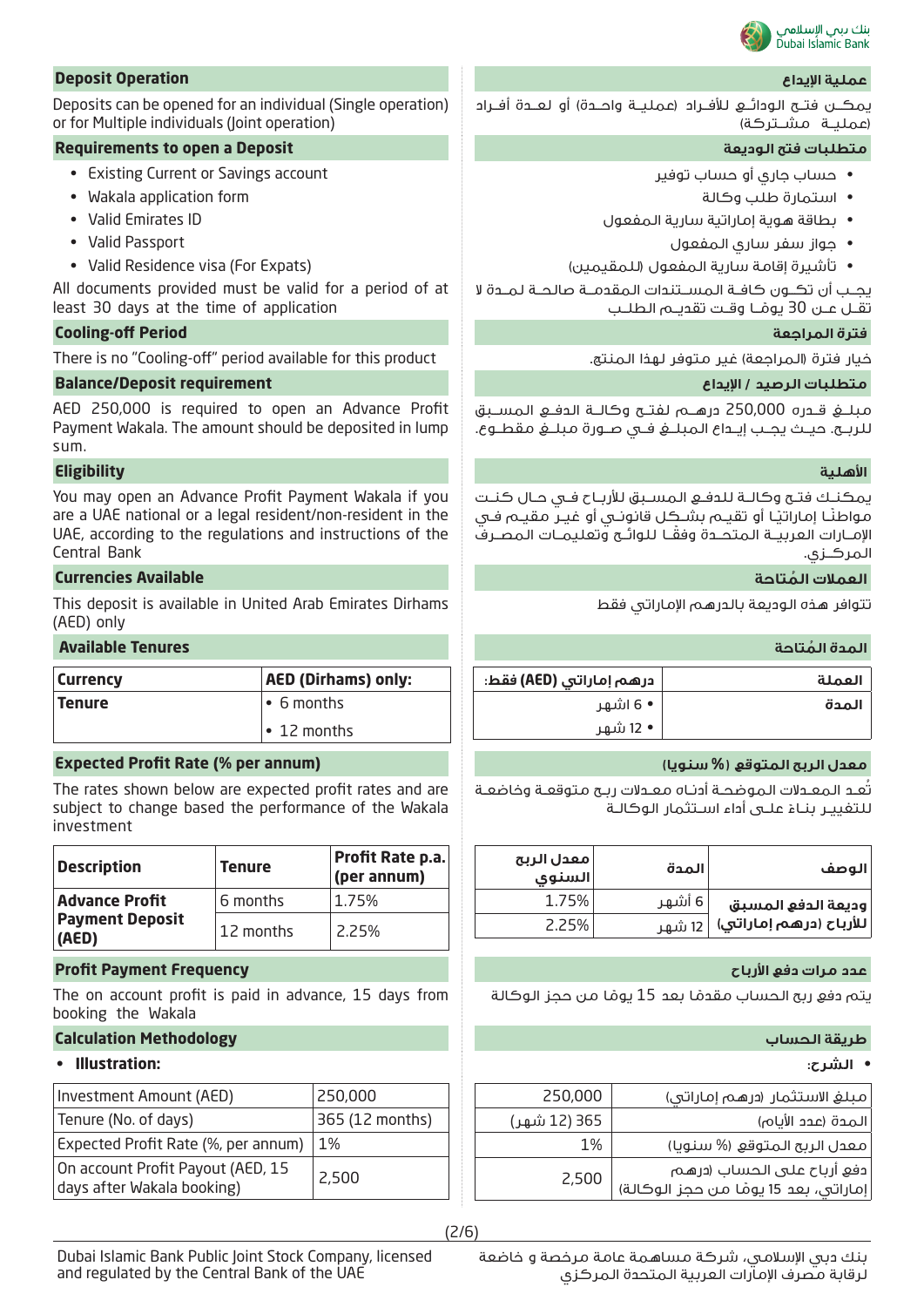

مبلـغ االسـتثمار \* معـدل الربـح المتوقـع / 365 )عـدد األيـام فـي السـنة، 366 فـي حالـة السـنة الكبيسـة( \* المـدة )عـدد األيـام(

يمكنـك إصـدار أمـر للبنـك لتجديـد الوديعـة الخاصـة بك بشـكل تلقائــي لنفــس المــدة مقابــل معــدل الربــح المتوقــع الســائد عنـد اسـتحقاق هـذه الوديعـة

يمكنك االختيار بين تعليمات االستحقاق النهائي التالية:

- إعادة استثمار الربح باإلضافة إلى األصل لفترة أخرى
	- إعادة استثمار األصل لفترة أخرى
		- إغالق الوديعة

متـاح مـن خـال: الفـرع، مركـز إدارة الثـروات، الخدمـات المصرفيـة عبــر الإنترنــت (لأصحــاب الحســابات الحاليــة فقــط) والخدمــات المصرفيـة عبـر الهاتـف المتحـرك (لأصحـاب الحسـابات الحاليـة فقط)

- يمكنــك اســترداد / تصفيــة الوديعــة الخاصــة بــك فــي أي وقــت مــن خــال زيــارة أي فــرع مــن فــروع بنــك دبــي اإلســامي
- إذا تــم إغــاق الوديعــة قبــل تاريــخ االســتحقاق )اســتكمال فتــرةالـوديعــة)، يتــم تخفيــض قيمــة الـربــح الـمتوقــع (إن وجــد)

فــي حالــة التصفيــة المبكــرة لإليــداع، يتأثــر اســتثمار الوكالــة. ومـن ثـم، فـي هـذا السـيناريو، سـيتم تخفيـض الربـح المتوقـع )إن وجـد(. يتـم اسـتخدام المنهجيـة التاليـة لدفـع الربـح المتوقع )إن وجـد( بمعـدل كسـر الوديعـة قبـل إتمـام المـدة:

• فــي حــال الســحب المبكــر للوديعــة، يتــم اســترداد الفــارق فـي معـدل الربـح (بنـاءُ علــى تلـك الوديعـة وبحسـب الأسـعار<br>. المطبقــة علــى المــدة األصليــة واألســعار المطبقــة علــى كســر الوديعــة للفتــرة ذات الصلــة) مــن جانــب المــوكل. وفـي حالـة الربـح الـمدفـوع مقدمَــا، يتـم اسـترداد الفـرق مـن<br>الـمــوكـل.

### **األرباح المدفوعة: :Rate Profit**

- التصفية خلال 30 يومًا: %0 من الأرباح المعلنة ً
- التصفية بعد 30 يومًا: %25 من الأرباح المستحقة ً

### **الشروط واألحكام الرئيسية :Illustration**

| 250,000      | مبلغ الاستثمار (بالدرهم الإماراتي)                   |
|--------------|------------------------------------------------------|
| 365 (12 شهر) | المدة (عدد الأياه)                                   |
| 1%           | معدل الربح المتوقع (٪ سنويا)                         |
| 180 (6 أشهر) | فترة التصفية (عدد الأيام)                            |
| 2,192        | الأرباح المستردة (بالدرهم الإماراتي، عند<br>التصفية) |
|              | صافي الربح المطبق (بالدرهم الإماراتي)  308           |

مبلــغ االســتثمار \* معــدل الربــح المتوقــع / 365 )عــدد أيــام السـنة، 366 فـي حالـة السـنة الكبيسـة) \* فتـرة التصفيـة (عـدد األيــام( \* 25%

لا يتم دفع أي ربح إذا كانت "فترة التصفية" أقل من 30 يومًا **ا** 

**• طريقة الحساب: :Methodology Calculation•**

Investment Amount \* Expected Profit Rate / 365 (No. of days in the year, 366 in case of a leap year) \* Tenure (No. of days)

### **Auto Renewal of Deposit للوديعة التلقائي التجديد**

You can instruct bank to auto-renew your deposit for the same tenure at the prevalent expected profit rate upon maturity of this deposit

You can chose between the following maturity instructions:

- Reinvest profit plus principal for another period
- Reinvest principal for another period
- Close deposit

### **قنوات الحجز - أين يمكن تقديم طلب للحصول على المنتج product this for apply to Where – channels Booking**

Available through: Branch, Wealth Management Centre, Online Banking (for existing account holders only) & Mobile Banking (for existing account holders only)

### **Closure of Deposit الوديعة إغالق**

- You can redeem / liquidate your deposit at any time through Online / Mobile Banking or by visiting any DIB branch
- If the deposit is closed before maturity (completion of the deposit tenure), the expected profit (if any) shall be reduced

### **التصفية المبكرة Liquidition Premature**

In the case of Premature Liquidation of the deposit, the Wakala investment is affected. Hence, in this scenario, the expected profit (if any) shall be reduced. The following methodology is used to pay the expected profit (if any) on a deposit broken before completion of the tenure:

• At the time of premature withdrawal of deposit, the difference in profit rate (on that deposit based on rates applicable to original tenor and the rates applicable to broken deposit for the relevant period) is recovered from the Muwakkil. In case of profit paid in advance, the differential is recovered from the Muwakkil.

- Liquidation within 30 days: 0% of declared profit
- Liquidation after 30 days: 25% of accrued profit

| Investment Amount (AED)                | 250,000         |
|----------------------------------------|-----------------|
| Tenure (No. of days)                   | 365 (12 months) |
| Expected Profit Rate (%, per annum)    | $1\%$           |
| Liquidation period (No. of days)       | 180 (6 months)  |
| Profit Recovered (AED, at liquidation) | 2,192           |
| Net applicable profit (AED)            | 308             |

### **ُط ُ رق الحساب المتبعة )موضحة أعاله(: :(illustration above the for (Methodology Calculation**

Investment Amount \* Expected Profit Rate / 365 (No. of days in the year, 366 in case of a leap year) \* Liquidation period (No. of days) \* 25%

No profit is paid if the "Liquidation period" is  $\leq$  30 days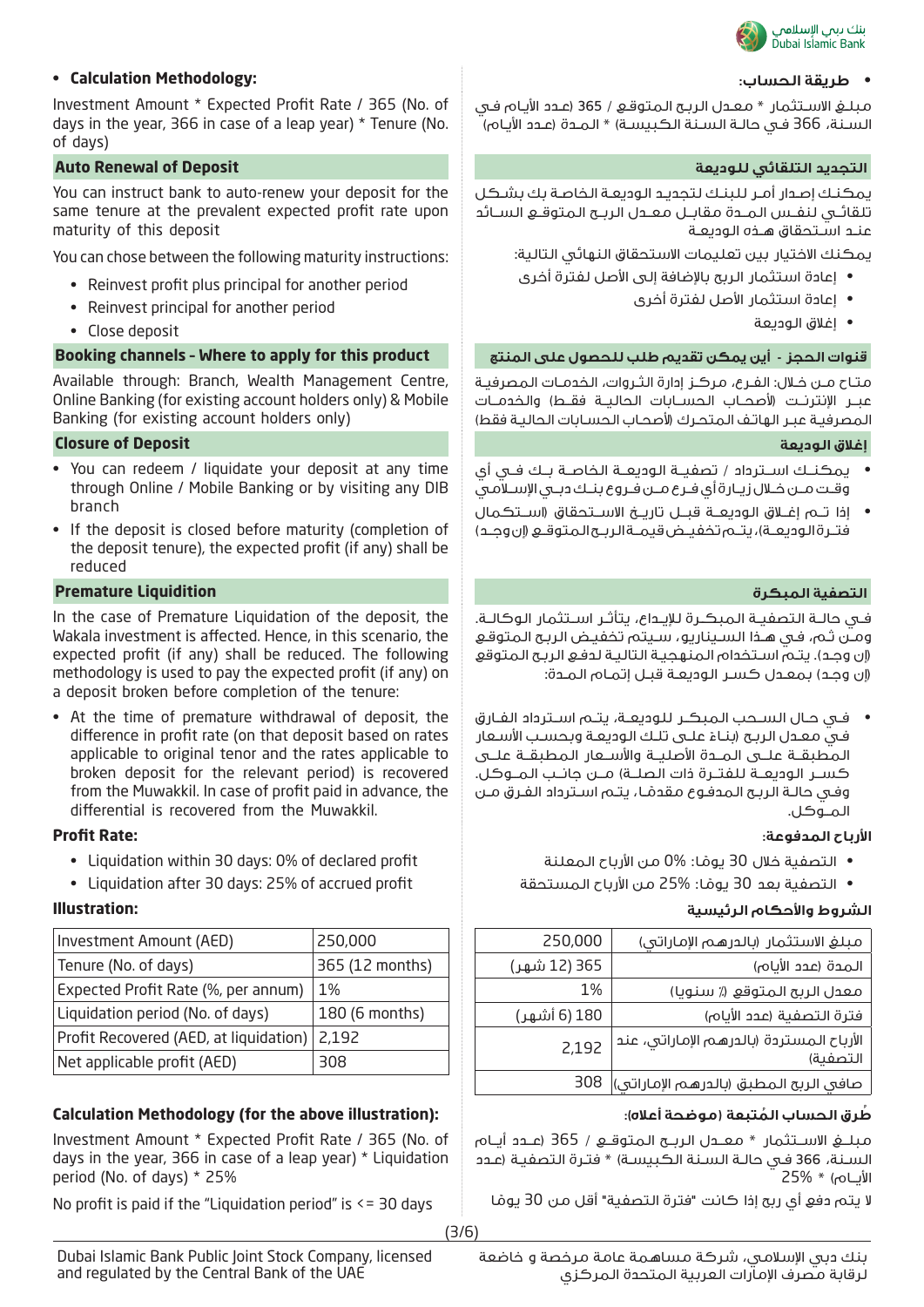

### **الشروط واألحكام الرئيسية Conditions & Terms Key**

- يقـر ويوافـق المتعامـل علـى اسـتثمار أموالـه علـى أسـاس الوكالــة المطلقــة؛ حيــث يتعهــد المتعامــل بااللتــزام واالمتثــال ألحــكام الشــريعة فــي كافــة األوقــات خــال مــدة اتفاقيــة الوكالــة.
- ُعـد معـدل الربـح المعـروض وقـت التسـجيل إرشـادي وقابـل ي للتغييـر بنــاءُ علــى أداء الاســتثمار.<br>-
- يلتــزم المتعامــل بتحمــل كافــة المخاطــر المصاحبــة لمــا يلــي: )1( االســتثمار )والتــي تشــمل مــن بــاب تجنــب الشــكوك مــا يلــي: مخاطــر الخســارة الكليــة أو الجزئيــة لمبلــغ االســتثمار( و)2( جميــع تصرفــات البنــك بصفتــه وكيــل للعميــل باســتثناء المخاطــر عــن ســوء التصــرف المتعمــد أو اإلهمــال الجســيم مــن جانــب البنــك أو إخاللــه بالتزاماتــه المترتبــة بموجــب اتفاقيــة الوكالــة. لــن يتحمــل البنــك أي مســؤولية قبــل المتعامــل عــن أي مخاطــر أو خسـائر فعليـة فيمـا يتعلـق بالاسـتثمار (بمـا فـي ذلـك الأداء) باســتثناء المخاطــر أو الخســائر الفعليــة )بمــا ال يشــمل أي تكاليـف للفـرص أو تكاليـف تمويليـة) التـي تنشـأ عـن سـوء التصـرف المتعمـد أو اإلهمـال الجسـيم مـن جانـب البنـك أو إخاللــه بالتزاماتــه المترتبــة بموجــب اتفاقيــة الوكالــة.
- القانــون واجــب التطبيــق واختصــاص المحكمــة: تخضــع شــروط وأحــكام هــذا المنتــج للقوانيــن االتحاديــة لدولــة اإلمــارات العربيــة المتحــدة كمــا تطبقهــا المحكمــة المختصــة فــي دولــة اإلمــارات العربيــة المتحــدة إلــى الحــد الــذي لا تتعــارض فيــه مــع مبــادئ الشــريعة الإســلامية.

تتوفـر الشـروط واألحـكام بشـكل تفصيلـي علـى موقـع البنـك https://www.dib.ae/terms-and-conditions :التالـي الرابط علـى

ً يحتفـظ البنـك بالحـق فـي تغييـر الشـروط واألحـكام الحقـا مـع ِشـعار مسـبق لمـدة 60 يومًـا **ا** 

- يمكـن أن يـؤدي عـدم االمتثـال لشـروط وأحـكام البنـك إلـى إغـاق الحسـاب
	- باإلضافة إلى المخاطر المذكورة في عناصر المنتج:
- o فــي حالــة )فــي تاريــخ اســتحقاق االســتثمار( تجــاوز ربــح االســتثمار الربــح المتوقــع، يحــق للبنــك االحتفــاظ بــأي مبلــغ فائــض كحافــز علــى حســن األداء
- o فــي حالــة انخفــاض الربــح الناتــج عــن االســتثمار عــن الربــح المتوقــع منــه، يحــق للعميــل فقــط الحصــول علــى الربــح الفعلــي الناتــج عــن الاســتثمار (إن وجــد).
- o فــي حــال طلــب المتعامــل تصفيــة أو إنهــاء االســتثمار قبـل تاريـخ اسـتحقاق االسـتثمار ذي الصلـة ، فيجـوز للبنـك تصفيـة أو إنهـاء االسـتثمار وفـي مثـل هـذه الظـروف يحـق للبنــك، باإلضافــة إلــى رســوم الوكالــة، حافــز أداء )مــن ربـح الوكالـة المحقـق الفعلـي) محسـوبًا وفقـا للشـروط المنصــوص عليهــا فــي نمــوذج وديعــة الوكالــة

متاح على موقع البنك على الرابط التالي: https://www.dib.ae/schedule-of-charges

- Customer acknowledges and agrees that his/ her funds will be invested based on unrestricted Wakala. The Customer undertakes to adhere to and comply with the Principles of Sharia at all times during the term of the Wakala Agreement
- Profit rate quoted at the time of booking is indicative and subject to change based on the performance of the investment
- Customer shall bear all the risks associated with (i) The Investment (which shall include, for the avoidance of doubt, the risk of the partial or total loss of the Investment Amount); and (ii) All acts of the Bank as agent for the Customer except those risks resulting from the Bank's willful misconduct or gross negligence or breach of its obligations under the Wakala Agreement. The Bank shall not be liable or responsible to the Customer for any risks or actual losses in relation to the Investment (including its performance) except those risks and actual losses (not to include any opportunity costs or funding costs) resulting from the Bank's willful misconduct or gross negligence or breach of its obligation under the Wakala Agreement.
- Governing law and Jurisdiction of Court: the terms and conditions of this product shall be governed by the federal laws of the UAE as applied by the competent court of the UAE to the extent they are not in conflict with the principles of Sharia.

Detailed T&Cs are available on the Bank's website at the following link: https://www.dib.ae/terms-and-conditions

The Bank reserves the right to change the Terms & Conditions later, with a 60-days prior notice.

### **تحذيرات / عواقب قانونية Consequences Legal/Warnings**

- Non-compliance with the Bank's Terms & Conditions can lead to account closure
- In addition to the risks mentioned under product structure:
	- o In the event (on an Investment Maturity Date) the Investment Profit exceeds the Anticipated Profit, the Bank shall be entitled to retain any such excess amount as a Performance Incentive
	- o In the event the Profit generated by the Investment is lower than the Expected Profit thereon, the Customer will only be entitled to receive the actual profit generated by the Investment (if any)
	- o If the Customer requests liquidation or termination of the Investment prior to the relevant Investment Maturity Date, the Bank may liquidate or terminate the Investment and in such circumstances the Bank shall be entitled, in addition to the Wakala fee, a Performance Incentive (out of actual realized Wakala Profit) calculated in accordance with terms set out in the Wakala Deposit Form

### **األتعاب والرسوم Charges & Fees**

Available on the Bank's website at the following link: https://www.dib.ae/schedule-of-charges

(4/6)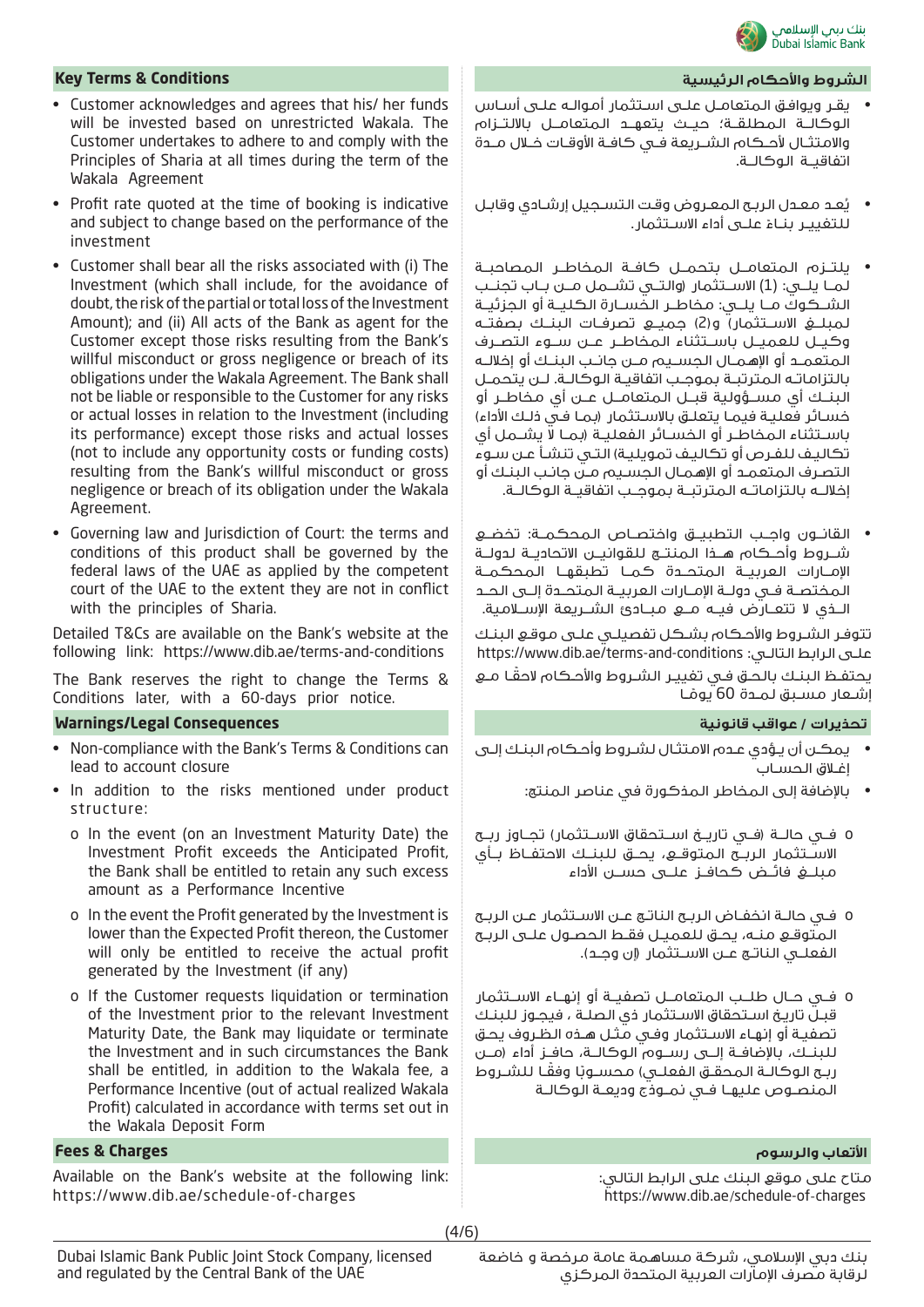

### **معدالت األرباح التاريخية Rates Profit Historical**

ال يمكـن لبنـك دبـي اإلسـامي أن يوفـر لكـم معـدل ربـح ثابـت؛ ومـع ذلـك، تتوفـر معـدالت الربـح التاريخيـة مـن خـال موظفـي المبيعـات فـي أي فـرع مـن فـروع بنـك دبـي اإلسـامي

### **الحسابات الخامدة واألرصدة غير المطالب بها Balances Unclaimed & Dormancy**

- بالنســبة للحســابات المصنفــة علــى أنهــا "خامــدة"، فــي 3 ســنوات بالإضافــة إلـــى 3 أشـــهر (بعــد إرســال إخطــار إلــــى المتعامــل) مــن تاريــخ آخــر معاملــة (ماليــة أو غيــر ماليــة)، يجـب وضـع رصيـد الحسـاب تحـت فئـة "حسـاب عـام خامـد" فــي البنــك. عــاوة علــى ذلــك، ســيعتبر عنوانكــم غيــر معـروف إذا لـم تقومـوا بالـرد علـى إشـعار البنـك مـن خـال إجــراء معاملــة فــي غضــون 3 أشــهر مــن ارســال اإلشــعار
- وفيمــا يتعلــق بالحســابات المصنفــة علــى أنهــا "خامــدة"، فـي غضـون 5 سـنوات مـن تاريـخ آخـر معاملـة )ماليـة أو غيـر ماليــة)، يتــم تحويــل رصيــد الـحســاب إلـــى "حســاب الأرصــدة غيـر المطالـب بهـا - الحسـابات الخامـدة" المحتفـظ بهـا لدى المصـرف المركـزي لدولـة اإلمـارات العربيـة المتحـدة. حيـث يتــم خصــم الـرســوم الـمســتحقة (إن وجــدت) قبــل تحويــل المبلـغ الصافـي للحسـاب الخامـد إلـى المصـرف المركـزي لدولـة اإلمـارات العربيـة المتحـدة

كيفية تقديم شكوى؟

- أي فرع
- مدير عالقاتكم المخصص إذا تم تعيينه لحسابكم المصرفي
- الخدمات المصرفية عبر الهاتف )2222 609 4 971 +(
	- اإلنترنت والخدمات المصرفية للهاتف المتحرك
		- Contactus@dib.ae :اإللكتروني البريد•
	- نموذج شكوى عبر الموقع االلكتروني الخاص بنا
- عن طريق البريد: وحدة إدارة الشكاوى، بنك دبي اإلسالمي، ص.ب: ،1080 دبي، اإلمارات العربية المتحدة.

ســوف نتلقــى الشــكاوى الخاصــة بكــم فــي غضــون يومــي عمـل وسنسـعى جاهديـن للـرد علـى شـكواكم فـي غضـون 5 أيــام عمــل فــي المتوســط.

لضمــان عــدم انقطــاع الخدمــات التــي يقدمهــا البنــك، تكــون مســؤولاً عـــن الـتأكـــد مـــن تحديـــث بـياناتــك الشــخصية فــي ســجلات الـبـنـك دائمـَــا مـثــل مـعلـومــات الاتصــال، الـعـنــوان، وثائــقُ<br>الـهويــة وتجديــد الـتأشـــيرة / الإقامــة بالإضافــة إلـــى المســـتندات األخـرى ذات الصلـة. ويمكـن تحديـث هـذه المعلومـات عن طريق زيــارة أحــد فــروع بنــك دبــي اإلســامي أو مــن خــال الخدمــات المصرفيــة عبــر اإلنترنــت / المتحــرك.

هـذا المنتـج قابـل للمقارنـة مـع منتجـات اإليـداع التاليـة. . لمزيـد مــن الـتفاصيــل حــول الـمـنـتجـات الـمُوضحـة أدنــاه، يرجــى الـرجــوع<br>الــــى بـــــان الحقائــق الأساســـــة لـلـمنتحــات علـــى مـوقــع بـنــك دبـي اإلسـامي.

- وديعة الوكالة ذات األرباح الشهرية
	- وديعة الوكالة طويلة األجل
		- وديعة الوكالة لألفراد

DIB cannot provide you with a fixed profit rate; however, historical profit rates are available through the sales staff at any DIB branch

- For the accounts that are classified as "Dormant", at 3 years plus 3 months (after sending notification to the Customer) from the date of the last transaction (financial or non-financial), account balance shall be placed under "Dormant Account Ledger" category at the Bank. Moreover, Customer's address shall be considered as unknown if the Customer did not respond to the Bank's notification by making a transactional action within 3 months of the notification.
- For the accounts that are classified as "Dormant", at 5 years from the date of the last transaction (financial or non-financial), account balance shall be transferred to the "Unclaimed Balances Account – Dormant Accounts" held with the Central Bank of the UAE. Due charges (if any) shall be deducted prior to transferring net amount of a dormant account to the Central Bank of the UAE.

### **Registering a Complaint شكوى تسجيل**

How to complain to us?

- Any branch
- If assigned to your bank account, your dedicated relationship manager
- Phone Banking (+971 4 609 2222)
- Internet and Mobile Banking
- E-mail: Contactus@dib.ae
- Our Website Complaint Form
- By post: Complaints Management Unit, Dubai Islamic Bank, PO Box 1080, Dubai, UAE.

We will acknowledge your complaint within 2 business days and strive to respond to your complaint within an estimated average of 5 business days.

### **Updating your Personal Details الشخصية بياناتك تحديث**

In order to ensure that there is no interruption in the services being provided by the Bank, it is your responsibility to ensure that your Personal Details in the Bank's records are always updated such as contact information, address, identification documents, visa/residency renewals along with other related documents. The update of such information can be done by visiting a DIB branch or through Online/Mobile Banking.

### **المنتجات المقارنة/بدائل المنتج Alternatives/Comparisons Product**

This product is comparable to the following deposit products. For more details on the below products please refer to the Key Fact statement of the products on the DIB website.

- Monthly Profit Payment Wakala Deposit
- Long Term Wakala Deposit
- Retail Wakala Deposit